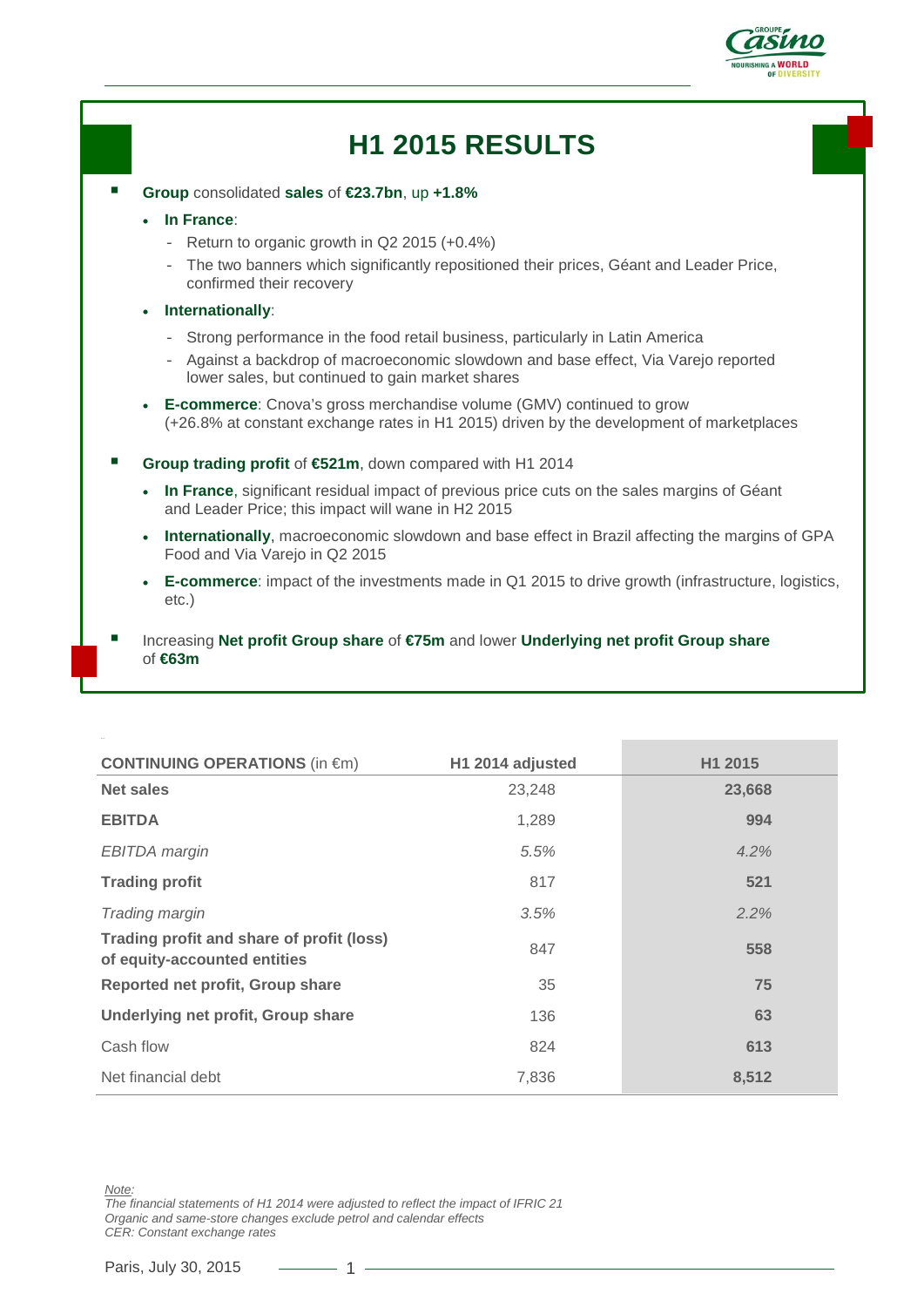

#### **Group total sales of €11.8bn and return to organic growth in France in Q2 2015**

In the 2nd quarter of 2015, the **Group's** consolidated sales reached €11.8bn, virtually unchanged on an organic basis compared with Q2 2014 in spite of the macroeconomic context in Brazil.

**In France**, the quarter was marked by a return to growth (+0.4% in organic sales and +0.1% in samestore sales) driven by the growth of Géant and the recovery of Leader Price. **Géant** reported a +2.0% increase in same-store sales, boosted by increased traffic (+4.0%) and volumes (+5.0%). **Leader Price** reported a sequential improvement in same-store sales at -0.9% for the quarter with an increase in traffic (+7.0%) and volumes (+1.3%).

**Food sales in Latin America** were maintained at a good level (+6.1% in organic sales and 2.4% in same-store sales) driven by all subsidiaries. **GPA Food** posted robust performance with sustained organic growth that was better than in Q1 2015 (+7.3%) and increased traffic and volumes (+4.8% and +6.9% respectively) despite a high base effect (ending in July) and the macroeconomic environment. **Exito** continued to post satisfactory sales, with an increase in traffic in Colombia and good performance in Uruguay.

In Brazil, the decline in **Via Varejo** sales can be explained partly by the base effect from the World Cup and partly by the decrease in consumption in the durable goods sector. The banner still continued to gain market shares in spite of the lacklustre context.

**The E-commerce business (Cnova)** also reported a strong rise in gross merchandise volume (GMV) in Q2 2015, up +25.8% at CER<sup>(1)</sup>. Traffic was up +38.9% with 396 million visits during the 2<sup>nd</sup> quarter. Marketplace growth remained high for both geographic regions, France and Brazil.

### **Earnings affected by price cuts effects in France and the slowdown in Brazil**

In H1 2015, the Group's **EBITDA** amounted to €994m and **trading profit** totalled €521m.

In **France**, EBITDA and trading profit declined compared with H1 2014. The price cuts in 2013 and 2014, mainly at Géant and Leader Price, continued to have a significant impact on the commercial margins of these banners. This impact should wane in H2 2015. The other banners achieved a performance level similar to that of the previous year.

Trading profit for **Latam Retail** dropped -7.8% at CER. In Brazil, the rapid inflation of costs (energy, wages) weighed on the margin of the 1<sup>st</sup> half-year. Operational efficiency plans were launched to offset this impact on the second half of the year. The other Latin American subsidiaries (Colombia, Uruguay and Argentina) maintained satisfactory margins.

Trading profit for **Latam Electronics** decreased by -27.0% at CER, impacted by the strong contraction in activity from the  $2<sup>nd</sup>$  quarter. Via Varejo implemented significant action plans to improve its store network and favour the most buoyant categories, in addition to cutting down its in-store and structural costs.

**Asia** reported a +6.4% growth in trading profit at CER. In Thailand, the semester was marked by a good operational control and solid performance of shopping malls. In Vietnam, Big C continued its profitable growth.

Excluding new countries, **E-commerce** commercial margins grew between Q1 and Q2 2015. EBITDA and trading profit improved sequentially during the half-year. Operating costs (logistics, marketing, IT, etc.) were up compared with H1 2014 due to development investments made by Cnova.

*<sup>(1)</sup> Data published by the subsidiary*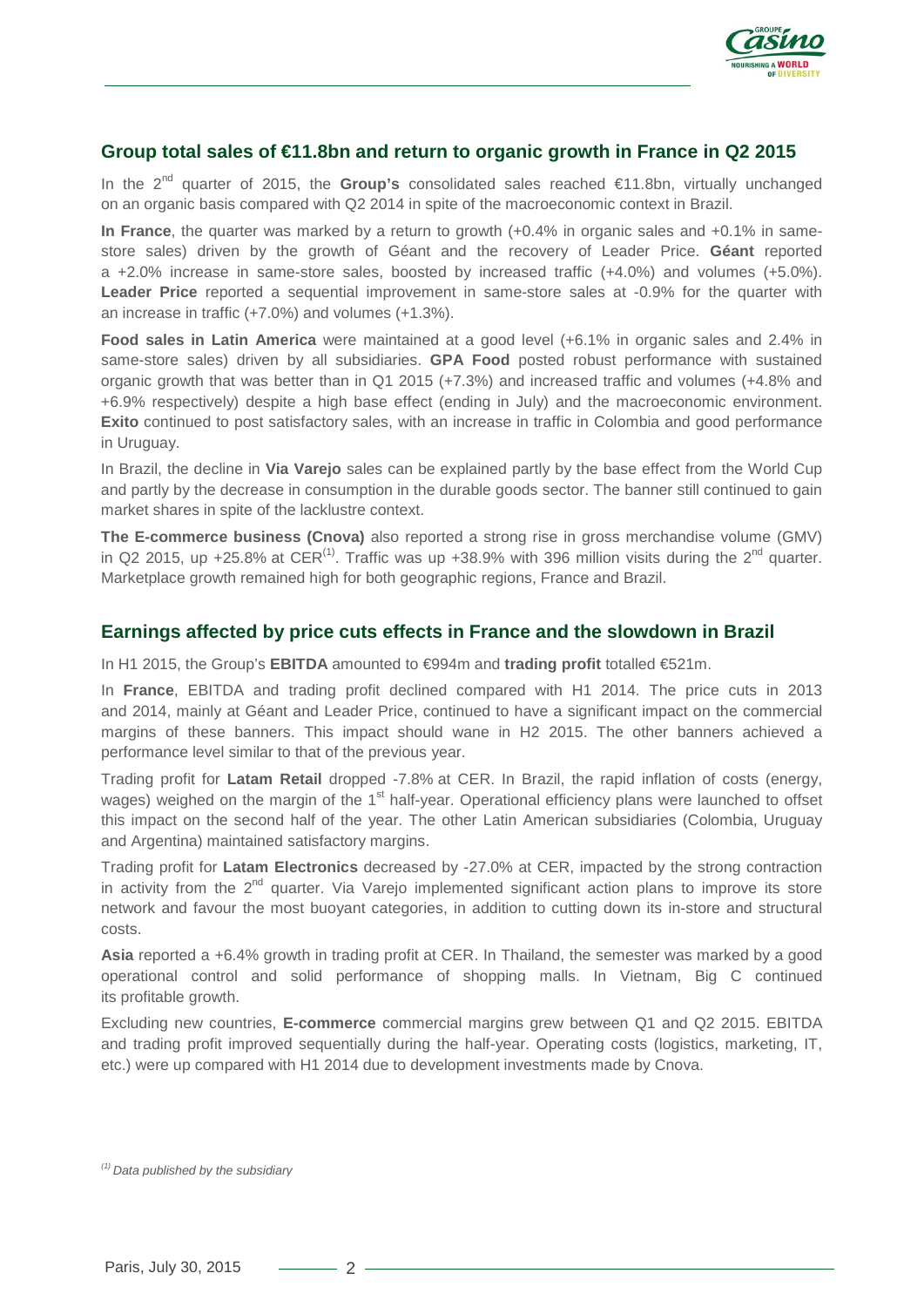

### **Changes in net profit, underlying net profit Group share and net financial debt**

**Underlying financial result** for the period totalled - €223m, an improvement on the previous vear (-€296m), with, in particular, tight control over financial costs in France as a result of refinancing operations and lower rates. In Brazil (GPA and Via Varejo), the very strong increase in local rates was offset through an optimised management of trade receivables discounting and foreign exchange effect. Cnova managed to decrease its financial expenses by maintaining a stronger balance sheet.

**Underlying net profit Group share** amounted to €63m, declining mainly due to the previous price cuts in France and the slowdown in Brazil. **Reported net profit Group share** reached €75m, up compared with H1 2014 (€35m).

**Net financial debt** at 30 June 2015 stood at €8,512m. The increase in debt year on year can be explained as follows: €264m from translation differences (linked to the depreciation of the Brazilian real, the Columbian peso and the appreciation of the Thai baht) from cash assets in Brazil and Columbia and liabilities in Thailand, €205m from acquisitions made by Exito (mainly Super Inter) and €247m from changes in Via Varejo's working capital. Due to seasonality of Cash-flow, net financial debt at the end of 2015 should be below that of end 2014. **Free cash-flow** year on year totalled €354m.

### **Perspectives**

In the second half, the Group **will continue to roll out its strategic priorities:**

- In France, return to growth and profitability improvement
- In Brazil, reinforcement of operational and cost-cutting action plans
- Maintain the good performances at Exito and Big C
- Continue strong growth at Cnova

\*\*\*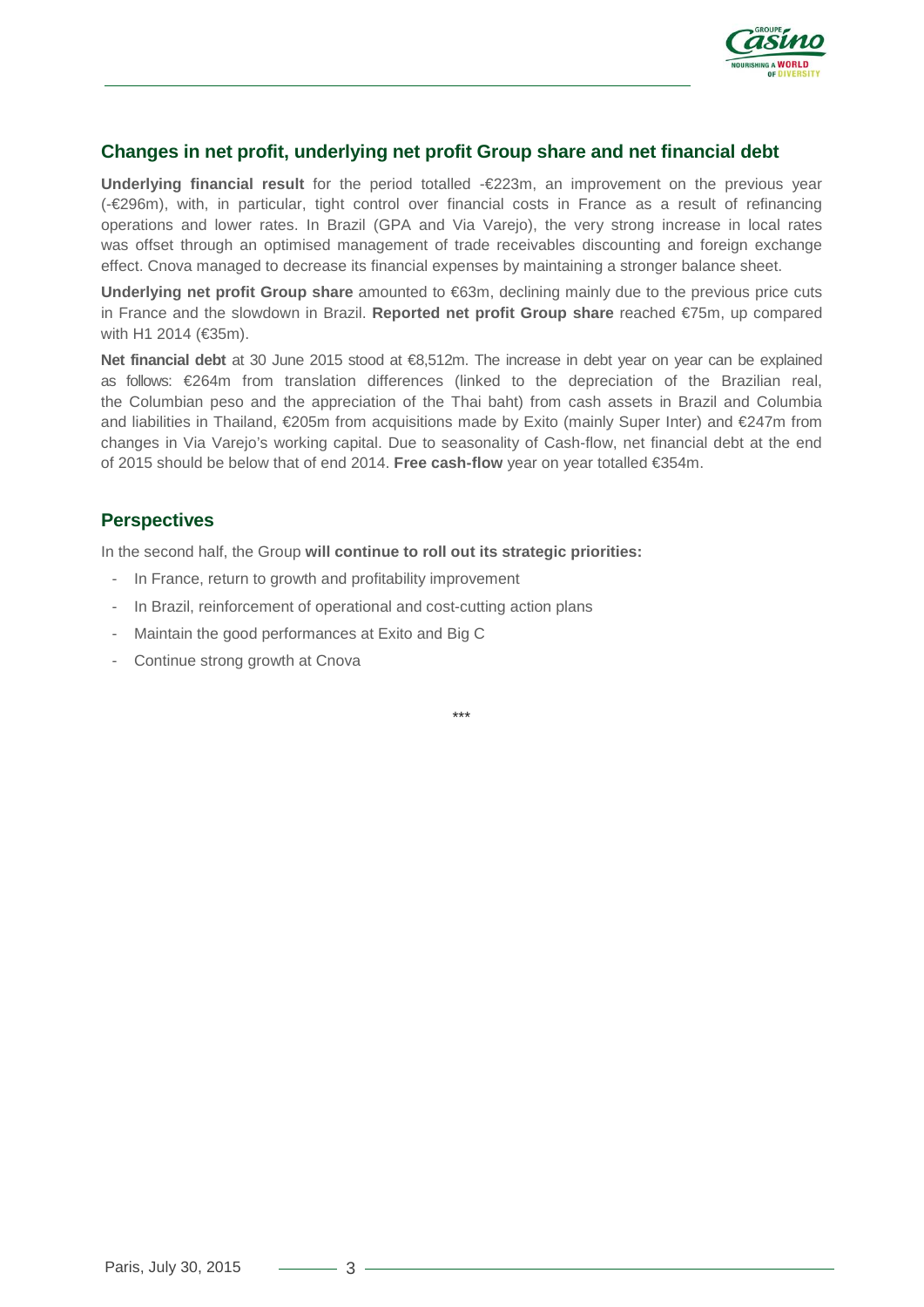

## **NET SALES BY SEGMENT**

| <b>NET SALES</b> (in €m) | H1 2014 | H1 2015 |
|--------------------------|---------|---------|
| <b>France Retail</b>     | 9,248   | 9,136   |
| <b>Latam Retail</b>      | 7,305   | 7,803   |
| <b>Latam Electronics</b> | 3,477   | 2,924   |
| Asia                     | 1,692   | 2,076   |
| E-commerce               | 1,526   | 1,730   |
| <b>Total Group</b>       | 23,248  | 23,668  |

# **CURRENT OPERATING INCOME BY SEGMENT**

| <b>TRADING PROFIT (in €m)</b> | H1 2014 adjusted | H1 2015 |
|-------------------------------|------------------|---------|
| France Retail <sup>(1)</sup>  | 106              | (53)    |
| <b>Latam Retail</b>           | 337              | 299     |
| <b>Latam Electronics</b>      | 276              | 191     |
| Asia                          | 107              | 138     |
| E-commerce                    | (10)             | (55)    |
| <b>Total Group</b>            | 817              | 521     |

**COL** 

*(1) Including holding company*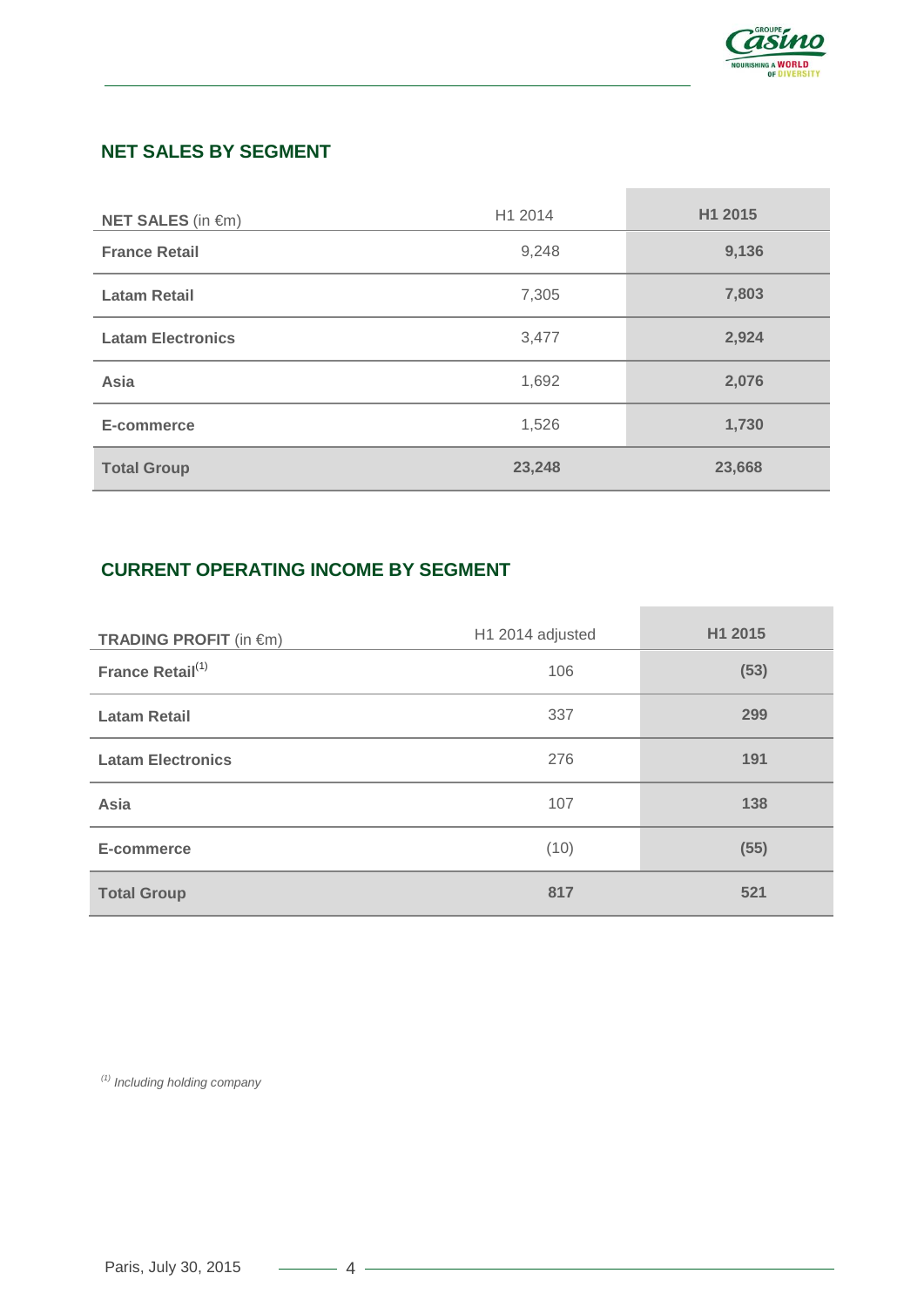

## **H1 2015 RESULTS**

| <b>CONTINUING OPERATIONS (in €m)</b>                                      | H1 2014 restated <sup>(1)</sup> | H1 2015                 |
|---------------------------------------------------------------------------|---------------------------------|-------------------------|
| <b>Net sales</b>                                                          | 23,248                          | 23,668                  |
| <b>EBITDA</b>                                                             | 1,289                           | 994                     |
| <b>Trading profit</b>                                                     | 817                             | 521                     |
| Trading profit and share of profit<br>(loss) of equity-accounted entities | 847                             | 558                     |
| Other operating income and expense                                        | (174)                           | 74                      |
| Operating profit                                                          | 643                             | 595                     |
| Net finance costs                                                         | (311)                           | (255)                   |
| Other financial income and expense                                        | 32                              | (148)                   |
| Income tax expense                                                        | (127)                           | 27                      |
| Share of profits of associates                                            | 30                              | 37                      |
| Net profit from continuing operations,<br>Group share                     | 35                              | 75                      |
| Net profit from discontinued operations,<br>Group share                   | (0)                             | $\overline{\mathbf{4}}$ |
| Net profit, Group share                                                   | 35                              | 79                      |
| Net underlying profit, Group share                                        | 136                             | 63                      |

*(1) The financial statements previously published were restated after the retrospective application of the IFRIC 21 interpretation.*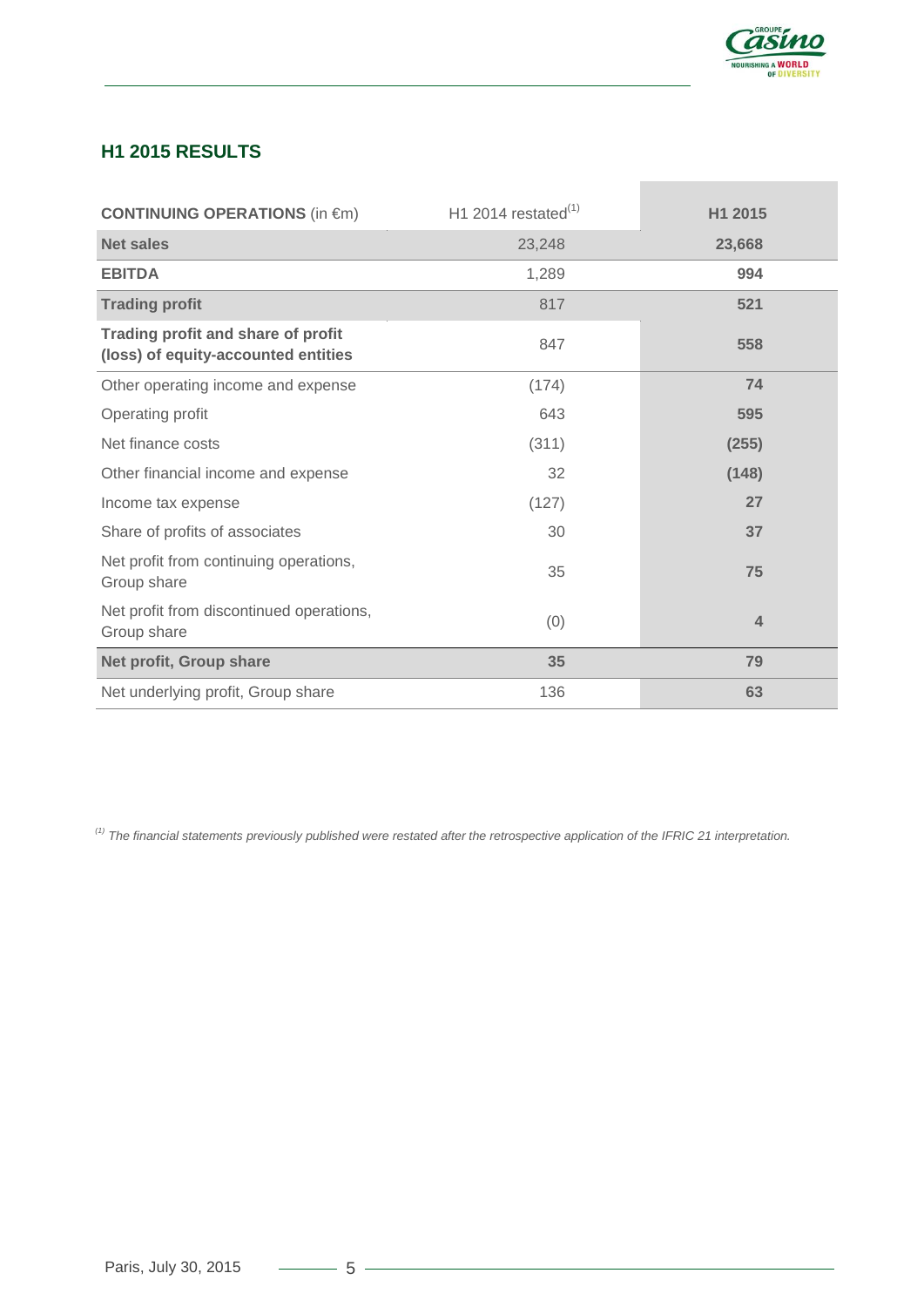

## **UNDERLYING NET PROFIT**

| $(in \in \mathfrak{m})$                                | H1 2014<br>restated<br>of IFRIC<br>21 impact | Adjustments    | H1 2014<br>underlying |       | H1 2015 Adjustments | H1 2015<br>underlying |
|--------------------------------------------------------|----------------------------------------------|----------------|-----------------------|-------|---------------------|-----------------------|
| <b>Trading profit</b>                                  | 817                                          | $\overline{0}$ | 817                   | 521   | $\bf{0}$            | 521                   |
| Other operating income<br>and expense                  | (174)                                        | 174            | 0                     | 74    | (74)                | $\overline{O}$        |
| <b>Operating profit (loss)</b>                         | 643                                          | 174            | 817                   | 595   | (74)                | 521                   |
| Net finance costs                                      | (311)                                        | 0              | (311)                 | (255) | $\Omega$            | (255)                 |
| Other financial income<br>and expenses $^{(1)}$        | 32                                           | (17)           | 15                    | (148) | 179                 | 31                    |
| Income tax expense $^{(2)}$                            | (127)                                        | (30)           | (157)                 | 27    | (110)               | (83)                  |
| Share of profit (loss)<br>of equity-accounted entities | 30                                           | 0              | 30                    | 37    | $\Omega$            | 37                    |
| <b>Profit (loss) from</b><br>continuing operations     | 266                                          | 128            | 394                   | 257   | (5)                 | 252                   |
| Attributable to minority<br>$interests^{(3)}$          | 231                                          | 27             | 258                   | 182   | $\overline{7}$      | 189                   |
| <b>Attributable to Group</b><br>share                  | 35                                           | 100            | 136                   | 75    | (12)                | 63                    |

*(1) Adjustments to other financial income and expense include mainly the effects of discounting deferred tax liabilities in Brazil and fair value adjustments from Total Return Swaps related to shares in GPA and Big C, and GPA forwards and calls*

*(2) The following are deducted from income tax expense: tax items corresponding to the items deducted above, as well as non-recurring income tax expense/benefit*

*(3) Minority interests are stated before the above adjustments*

Underlying profit corresponds to profit from continuing operations, adjusted for the impact of other operating income and expenses (as defined in the "Significant Accounting Policies" section of the notes to the annual consolidated financial statements), non-recurring financial items, and non-recurring income tax expense/benefits.

Non-recurring financial items include fair value adjustments to certain financial instruments at fair value through profit or loss whose market value may be highly volatile. For example, fair value adjustments to financial instruments that do not qualify for hedge accounting and embedded derivatives indexed to the Group's listed shares' prices are excluded from underlying profit or loss.

Non-recurring income tax expense/benefits correspond to tax effects related directly to the above adjustments and to direct non-recurring tax effects. In other words, the tax on underlying profit before tax is calculated at the standard average tax rate paid by the Group.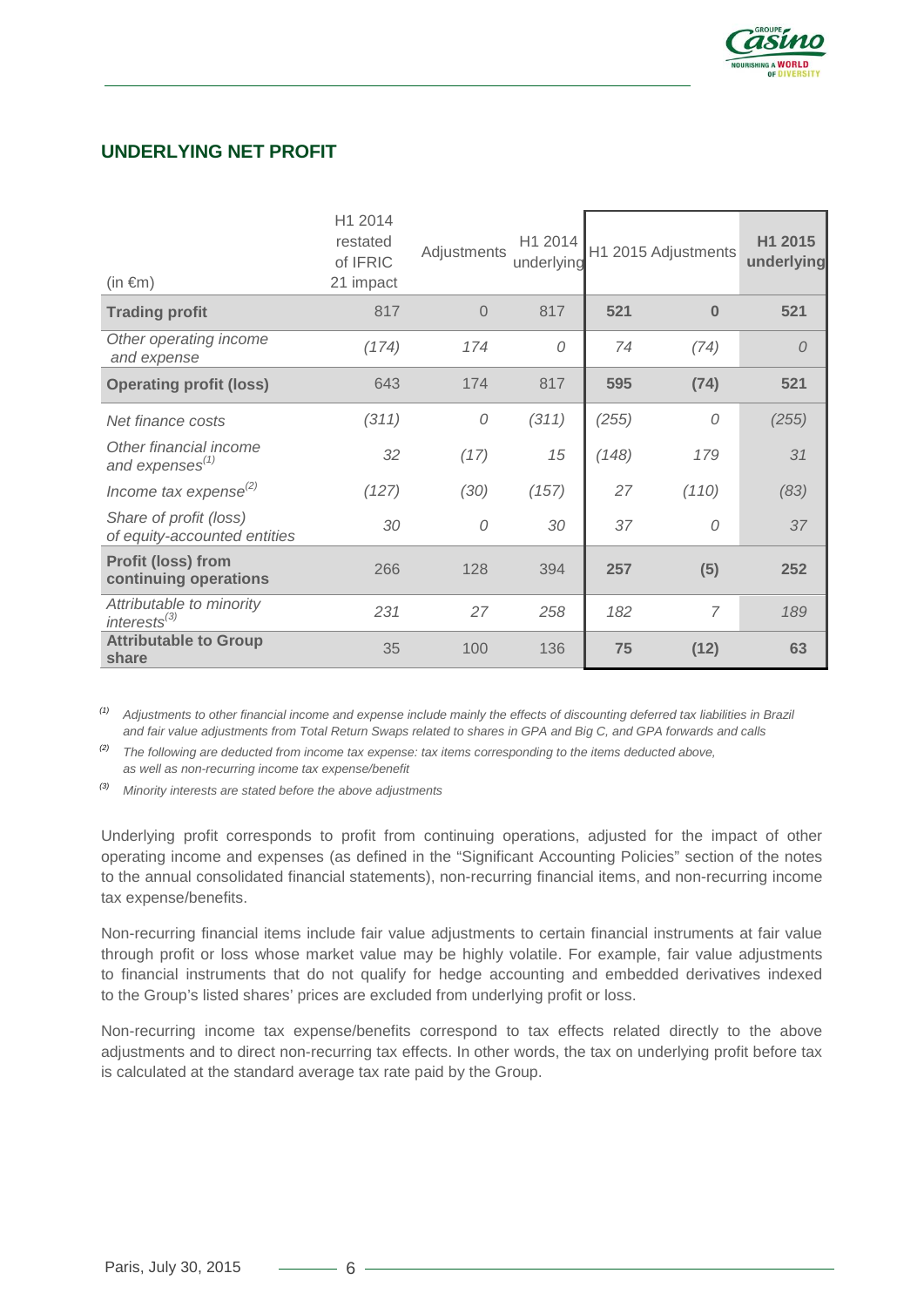

# **SIMPLIFIED H1 2015 BALANCE SHEET**

| $(in \in \mathfrak{m})$             | H1 2014 restated $(1)$ | H1 2015 |
|-------------------------------------|------------------------|---------|
| Total non-current assets            | 29,324                 | 29,213  |
| Total current assets                | 12,293                 | 13,025  |
| <b>Total assets</b>                 | 41,617                 | 42,239  |
| Total equity                        | 15,812                 | 14,813  |
| Non-current financial liabilities   | 8,051                  | 8,921   |
| Other non-current liabilities       | 3,225                  | 3,174   |
| <b>Current liabilities</b>          | 14,530                 | 15,330  |
| <b>Total equity and liabilities</b> | 41,617                 | 42,239  |

*(1) The financial statements previously published were restated after the retrospective application of IFRIC 21.*